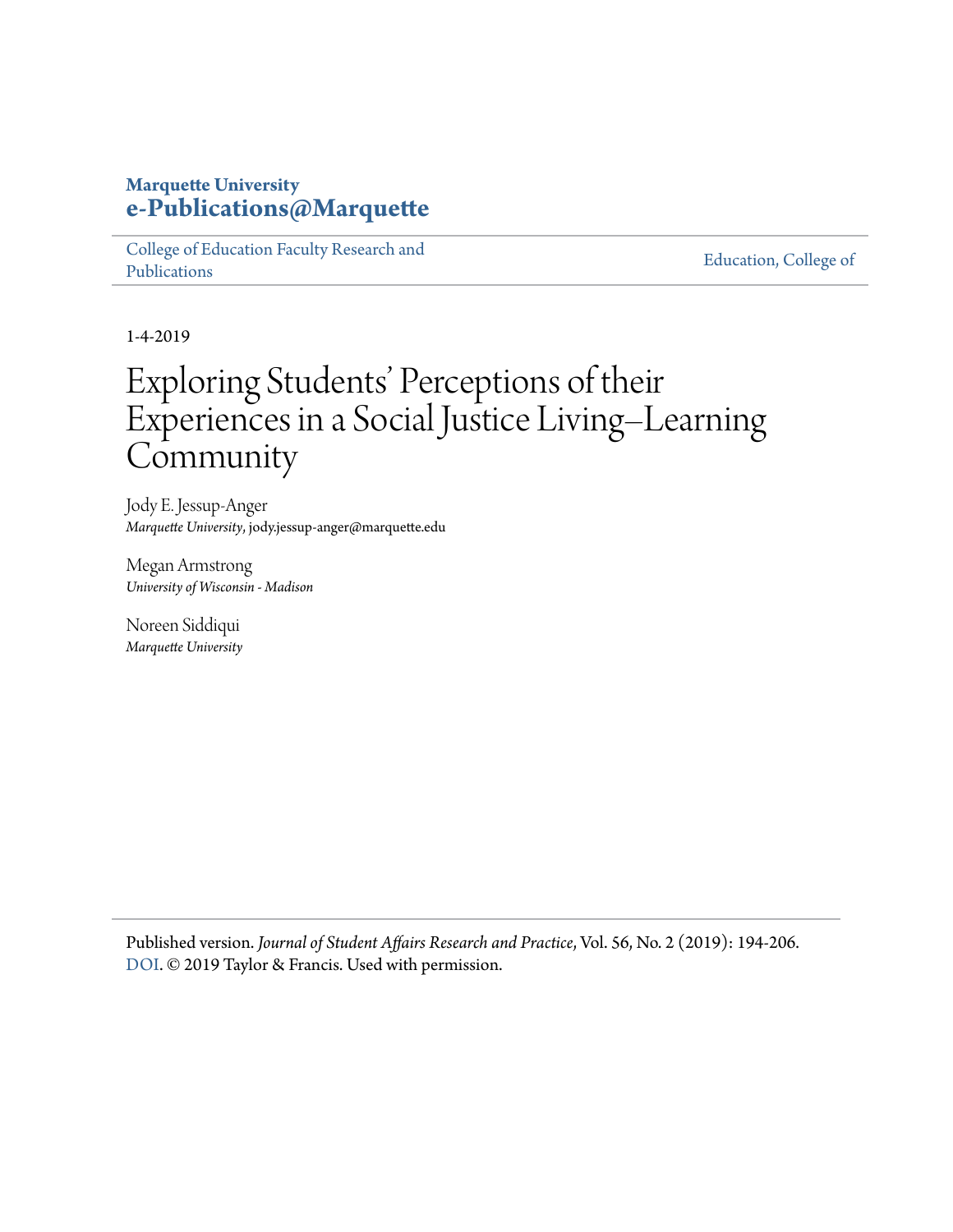<span id="page-1-0"></span>Innovation in Research and Scholarship Feature

Check for updates

# Exploring Students' Perceptions of their Experiences in a Social Justice Living–Learning Community

Jody Jessup-Anger, Marquette University Megan Armstrong, University of Wisconsin - Madison Elizabeth Kerrick, Marquette University Noreen Siddiqui, Marquette University

This qualitative study explored students' perceptions of their experience in a social justice living–learning community throughout their time in the community and one year after participation. Findings illustrated students (1) developed a broader conception of social justice and greater awareness of social justice issues in the community, (2) increased their capacity for social justice and civic engagement, and, (3) established enduring values, which included appreciation for community and increased capacity for social connection.

Contemporary higher education leaders continue to deem the development of civic-minded graduates as among the primary goals of postsecondary education (Astin, [1996](#page-12-0); Cress, Burack, Giles, Elkins, & Stevens, [2010](#page-13-0); Hurtado, Ruiz, & Whang, [2012](#page-13-0)). Today's undergraduates are poised to engage with their communities in numbers greater than their predecessors in previous generations, believing it is their responsibility to make society better (Kiesa et al., [2007\)](#page-13-0). In 2012, more than two-thirds of postsecondary students reported participation in community service over the past year, despite their overwhelming disillusionment with the United States government and social institutions (Levine & Dean, [2012](#page-13-0))

Civic engagement lacks a common definition in the literature (Jacoby, [2009\)](#page-13-0), however it typically includes involvement in the community with the purpose of "enhancing students' understanding of civic life" (Cress et al., [2010](#page-13-0), p. 4). A growing body of research raised concerns with community service, service-learning, and other forms of civic engagement as reinforcing stereotypes (Dooley & Burant, [2015\)](#page-13-0). These studies urged greater care when designing community involvement opportunities, including attention to students' development and previous experience, meaningful curricular connections, and adequate contextualization and reflection (Dooley & Burant, [2015](#page-13-0)).

Correspondence concerning this article should be addressed to Jody Jessup-Anger, Educational Policy and Leadership Studies, Marquette University, Schroeder Complex, 146, PO Box 1881, Milwaukee, WI 53201-1881, USA. E-mail: [jody.jessup-anger@marquette.edu](mailto:jody.jessup-anger@marquette.edu)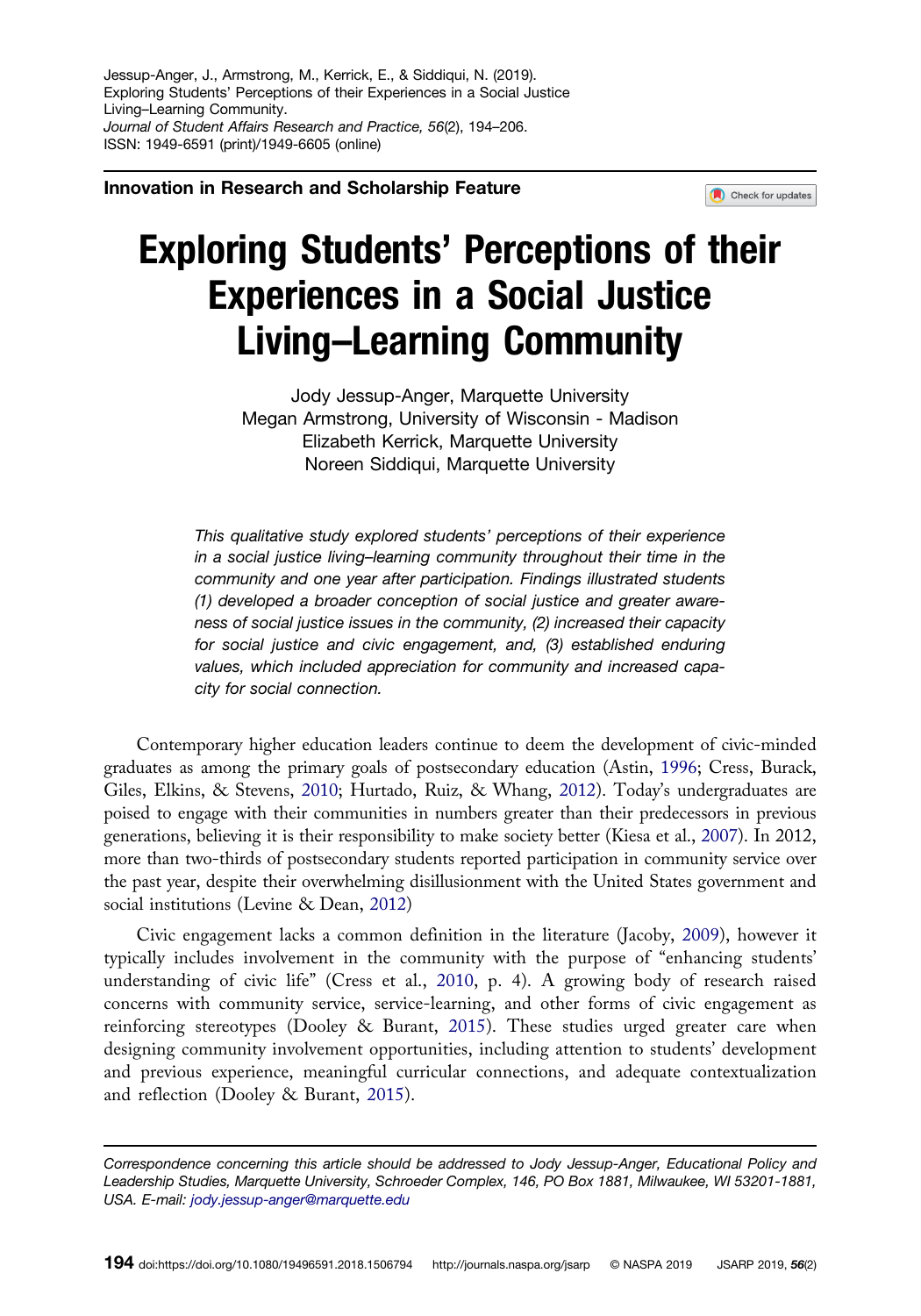<span id="page-2-0"></span>Some campuses have linked social justice to civic engagement to advance students' knowledge about inequity, thus moving them away from a savior orientation (Dooley & Burant, [2015](#page-13-0)) and deepening their understanding of the experience (Prentice, [2007](#page-13-0)). Although conceptualized in varying ways, for this article social justice is defined as work toward ending the system of oppression giving certain social groups greater privilege and power over other groups (Broido, [2000\)](#page-12-0). When coupled, the terms civic engagement and social justice often indicate the educators' desire to situate students in their broader communities and increase their awareness of social inequity, which may inspire them to work for social change at the individual, cultural, and institutional levels (Boyle-Baise & Langford, [2004\)](#page-12-0).

Living–learning communities (LLCs) are increasingly utilized to deepen and cohere students' collegiate experiences (Matthews, Smith, & MacGregor, [2012\)](#page-13-0). Although variation exists in thematic and organizational type, these communities typically group students together in a residence hall, offer a shared academic experience, and provide co-curricular activities related to a theme (Inkelas & Soldner, [2011\)](#page-13-0). Social justice LLCs, which focus on increasing students' awareness of social inequity and providing them with opportunities to work for social change, are often found on college campuses (Inkelas, [2007\)](#page-13-0). Yet little formal research has been done that explores the impact of these communities on students. Thus, the purpose of this study was to explore students' experiences throughout their time in a social justice-focused LLC (hereafter referred by the pseudonym SJLLC) and one year after participation, focusing on how students described their participation in SJLLC and what aspects of the LLC had a lasting impression on them.

#### Empirical Literature

Research on living–learning communities and social justice education informed the design of this study. Many scholars illustrated the potential benefits of LLC participation in terms of academic (Inkelas & Weisman, [2003\)](#page-13-0) and student involvement (Pike, [1999\)](#page-13-0) gains, as well as increasing faculty and student interaction (Cox & Orehovec, [2007\)](#page-12-0). Furthermore, Rowan-Kenyon, Soldner, and Inkelas [\(2007](#page-13-0)) illustrated when students interested in civic engagement are placed in communities focused on such engagement, they exhibit a stronger sense of civic engagement than peers in other LLCs and traditional residence halls.

Looking more explicitly at the class experience, Watterson, Rademacher, and Mace ([2012\)](#page-13-0) described pedagogy associated with teaching within a social justice LLC. They believed the "deliberative dialogue and deep listening" strategies in the LLC provided a transformative environment for students to develop their understanding and engagement in social justice issues (p. 2). However, research is needed to understand how participation in a social justice LLC affects students' understanding of social justice after they leave the LLC. Research in the context of a social justice themed living–learning community is especially necessary given the intent of these communities to promote social justice and civic engagement outcomes.

Development of social justice attitudes in the collegiate context also informed our study. Broido ([2000\)](#page-12-0) explored the development of social justice allies in college and found information sources (classes, connections to others, independent reading, travel) and reflection opportunities that students experienced while in college helped them to clarify their position on social justice issues and gave them confidence in their understanding of these issues. Broido identified two ways students began to act as allies for social justice: "being in a position or role where ally behavior was expected of them" or recruitment for social justice action (p. 13).

Much of the research on the development of social justice attitudes has been done in the context of service learning (Finley, [2011](#page-13-0)). Hurtado et al. ([2012\)](#page-13-0) found service-learning, done in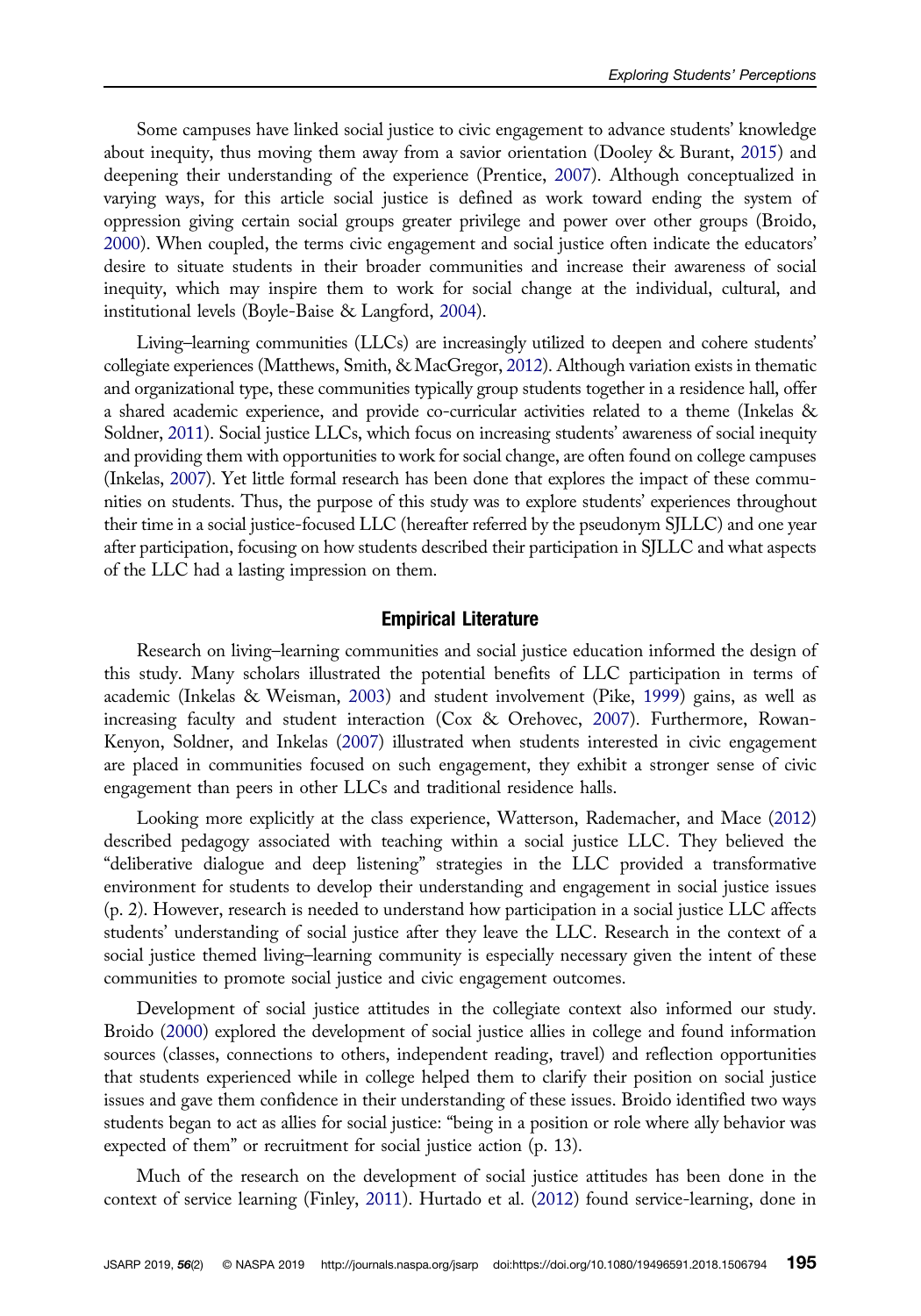<span id="page-3-0"></span>the confines of a class with reflection built into the experience, "affects civic values and cognitive outcomes above and beyond generic community service" (p. 8). Cress and colleagues ([2010](#page-13-0)) found additional gains in social responsibility, citizenship skills, reducing stereotypes, and facilitating cultural understanding. Furthermore, Finley [\(2011](#page-13-0)) linked service learning to a significant impact on intrapersonal and social development.

However, Kendall [\(1990](#page-13-0)) argued service-learning experiences should have an explicit aim of moving students from the mindset of providing charity to promoting social justice. Morton ([1995\)](#page-13-0) described a charity mindset as one where the control of the service remains with the provider, which fails to address the foundational causes of social inequality. A social justice mindset, in contrast, redirects the provision of service from charity to social change. Students engaged in service with a social justice mindset would analyze social inequality from individual, cultural, and institutional levels and would connect this awareness to action (Boyle-Baise & Langford, [2004\)](#page-12-0) and civic engagement.

Although the contexts are different, the findings related to service-learning outcomes are potentially transferable to social justice LLCs, but more research is needed to know for sure. Such research will inform faculty and administrators about the experiences of students while in SJLLC and the outcomes after they leave the LLC. In addition, the research may illuminate how postsecondary institutions can better meet needs of students in these communities and help focus attention on curricular and co-curricular aspects making an enduring impression on students' social justice perspectives and commitment to civic engagement.

### Theoretical Framework and Methodology

We used Bronfenbrenner's [\(1993](#page-12-0)) ecological systems theory to frame this qualitative study. This Person – Process – Context – Time framework enables researchers to gain a more holistic understanding of the complexity of students' experiences (see Renn & Arnold, [2003](#page-13-0)) as it sharpens a researcher's gaze to explore the interaction of students within varying contexts. Bronfenbrenner ([1993\)](#page-12-0) illustrated how personal attributes, called developmentally instigative characteristics, set in motion "reciprocal processes of interpersonal interaction" (p. 12) affecting learning. These characteristics include (1) personal stimulus characteristics, (2) selective responsivity, (3) structuring proclivities, and (4) directive beliefs (Bronfenbrenner, [1993\)](#page-12-0). Personal stimulus characteristics detail how people's actions invite or inhibit particular responses from the environment disrupting or fostering psychological growth (e.g., how peers or a service agency might respond differently to a shy versus outgoing member of the LLC). Selective responsivity describes how people interact with their surroundings (e.g., some students may immerse themselves fully into their service learning experiences, while others may be more reticent or standoffish). *Structuring proclivities* address how people seek out increasingly complex activities (e.g., some students may choose to merely live amongst like-minded peers in their social justice community while others might use the experience to further develop their commitment to social justice). Directive beliefs are how people view their agency in relation to their environment (e.g., students who believe they can affect societal change through charity and those who believe they can affect societal change through civic engagement and social justice action).

In addition to personal attributes, Bronfenbrenner's [\(1993](#page-12-0)) model illustrated the importance of context, or the environmental characteristics interacting with the person and affecting developmental processes. Bronfenbrenner envisioned these characteristics as nested systems surrounding an individual, from proximal to distal. He labeled these the micro-, meso-, exo-, and macrosystem. The microsystem is most proximal; it is the student's immediate environment.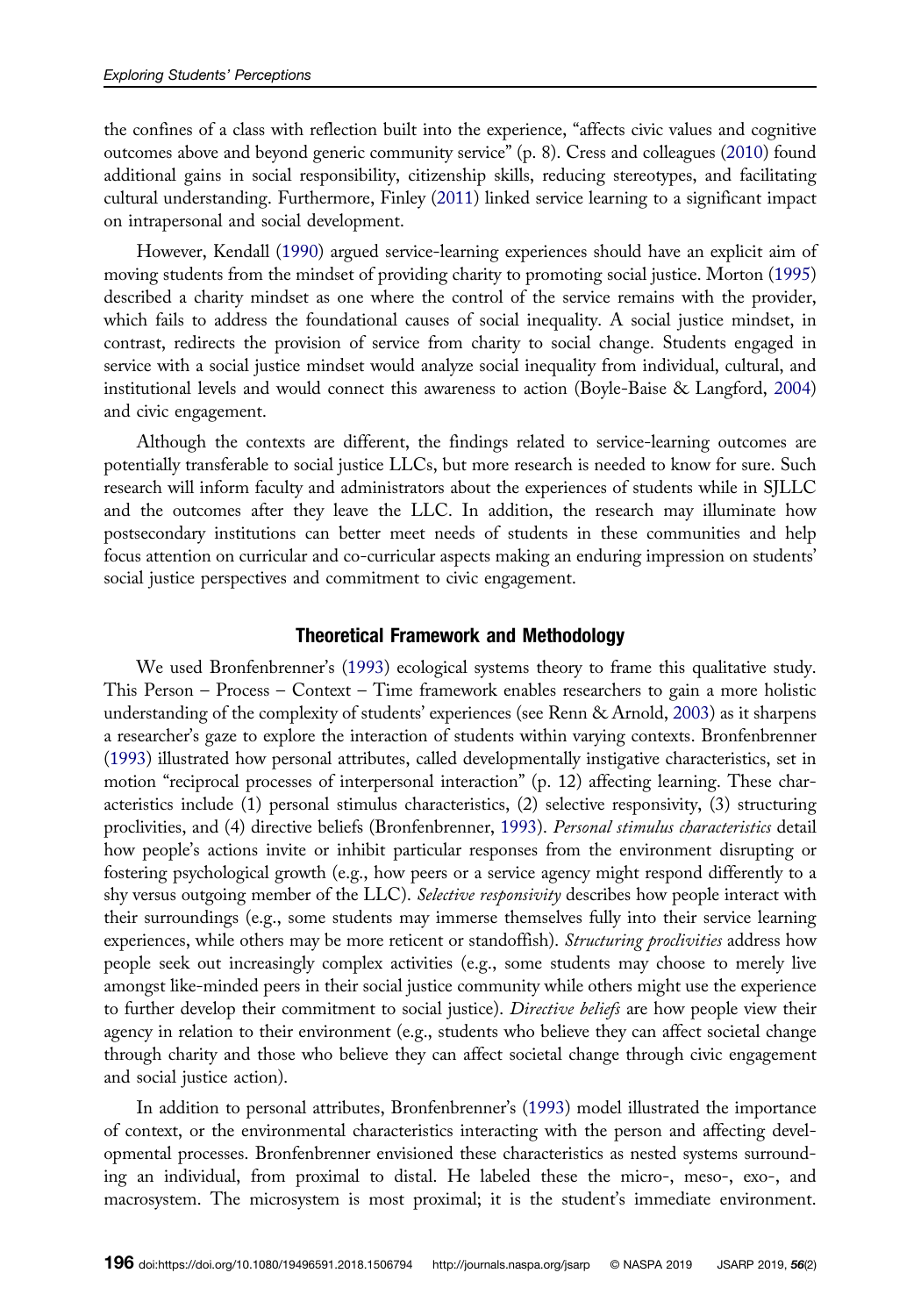The mesosystem is "two or more settings frequented by the same person" (Bronfenbrenner, [1993](#page-12-0), p. 20). We were most interested in students' experiences in their shared mesosystems, which in this case would be inclusive of students' microsystems of living environment, classes, and activities. We were curious about the interaction between students' developmentally instigative characteristics and their mesosystems and how these mesosystems changed from their time in the LLC to the following year. Specifically, we addressed the following questions:

- 1. How did students describe their participation in SJLLC?
- 2. What aspects of SJLLC, if any, made an enduring impression one year after participation?

#### Method

**Setting.** The setting of the study was SJLLC (pseudonym), a sophomore community dedicated to examining issues of social justice at a private, Catholic university in the Midwest (CMU). SJLLC is one of three LLCs at CMU with a class component. First- and second-year students are required to live in campus housing, but most do not live in LLCs. Students wanting to live in SJLLC must apply for one of the 24 spots. They lived on two floors in a residence hall (one all-men and one all-women), enrolled in two three-credit courses together (a philosophy course in the fall and theology course in the spring), participated in three hours of service learning weekly as part of their coursework, and worked in groups with peers to raise awareness about social justice issues in the LLC, including poverty and educational disparities. Students' service learning assignments were in agencies working with adults, including recent immigrants, seniors, and those living with AIDS. At the start of the academic year, students participated in an overnight retreat organized by the Office of Residence Life and attended by their resident assistants and philosophy instructor, during which they engaged in team building activities, developed a common definition for social justice, and discussed their goals for the academic year.

**Participants.** Eight students from SJLLC participated in the interview portion of the study. To protect their identity, each student was assigned a pseudonym. We interviewed students three times—at the end of the fall and spring semesters during the year they lived in the LLC, and again in the spring the year following their time in the LLC. Five women and three men were included in the sample, one of whom identified as Indian, and the remainder as Caucasian. The racial demographics mirrored the demographics of SJLLC, as well as the campus in which it was situated. However, men were slightly underrepresented in the sample.

**Data Collection.** Our semi-structured interview protocol was guided by Bronfenbrenner's ([1993](#page-12-0)) framework, which enabled us to focus on the various aspects of students' mesosystems, which were inclusive of their shared microsystems (courses, interactions with peers in the LLC, service-learning) and the ways in which students interacted and perceived their experiences. During the first two interviews, which lasted between 45 and 75 minutes, we asked students general questions about their experiences in SJLLC, at their service learning site, and in their courses. We also asked them to define social justice and discuss interactions with peers. In the final set of interviews, which lasted between 50 and 120 minutes, we asked students to reflect on their experiences in SJLLC, remaining connections to SJLLC, community service continuation, and changes they attributed to SJLLC. Again, we asked them to define social justice.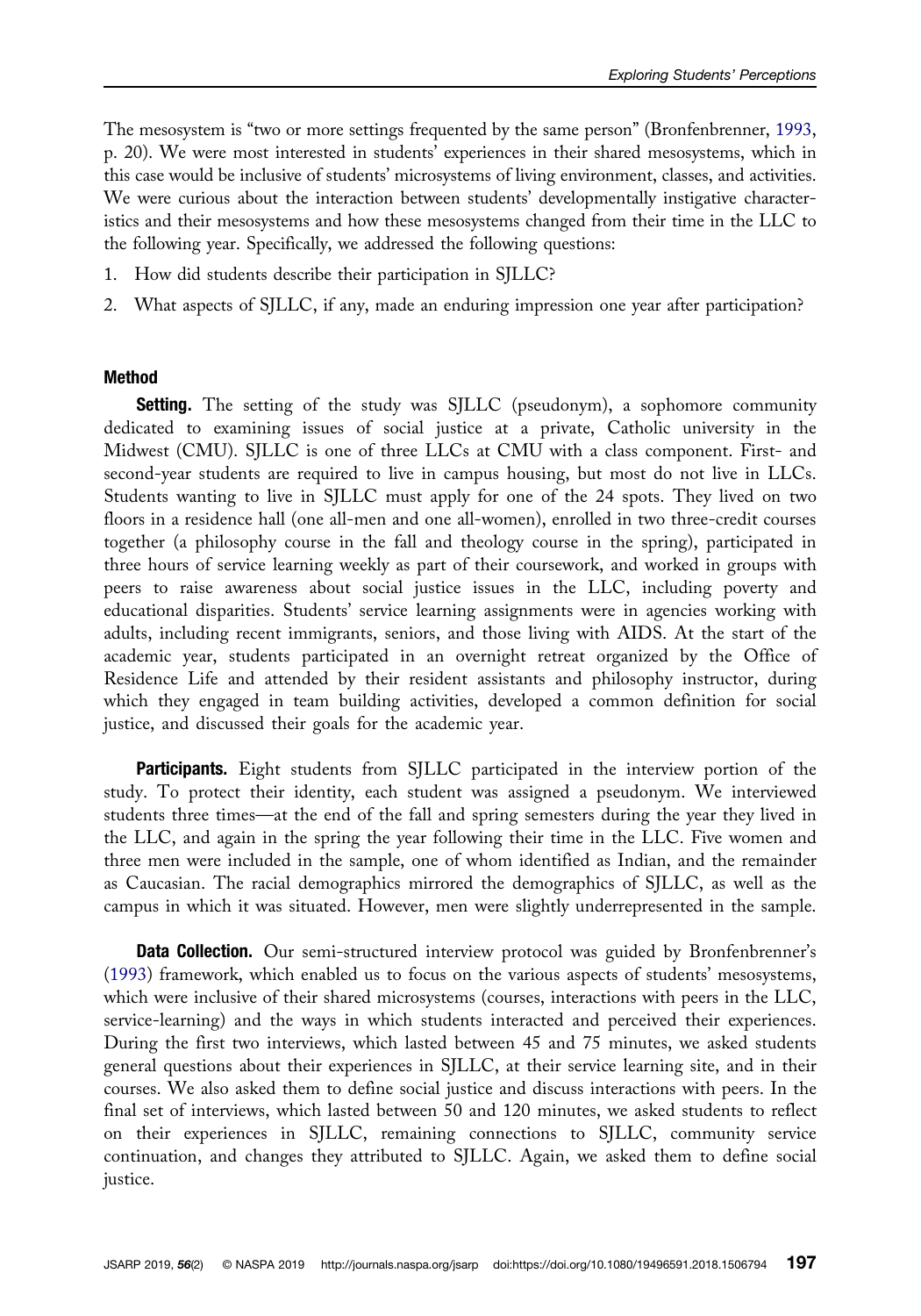### <span id="page-5-0"></span>Trustworthiness and Analysis

We took several steps to ensure trustworthiness of the qualitative research process (Creswell, [2007\)](#page-13-0), including transcribing all interview data verbatim, sending synopses of the interview back to participants, corroborating participants' responses with interview notes, gathering data at different points in time, and discussing results of the data as a research team. The research team was comprised of one faculty member and three graduate students, two of whom had worked in residence life at other institutions and all of whom had worked with college students. The demographics largely mirrored those of participants, as all four identified as women, three identified as Caucasian and one identified as a woman of color. The researchers' prior experience in residence life informed the data collection and analysis the most, as they used that knowledge in addition to prior research to shape interview questions. They were also careful to ensure that the data informed the development of their themes as opposed to their assumptions.

We used a constant comparative method (Lincoln & Guba, [1985](#page-13-0)) to analyze the data and draw themes. We independently read through and conducted open coding of each participant's three transcripts in chronological order (time 1, time 2, and time 3). Then, we discussed our coding, revising synonymous codes for consistency (e.g., deeper understanding was changed to broadened understanding) and developed a common coding scheme. We went through the data again with the common scheme and then grouped our codes into categories and the emergent themes these categories reflected. After the themes were identified, we reviewed the transcripts to ensure the emergent themes were reflected in the transcripts.

#### Findings

We found after participating in SJLLC, students described a broadened conception of social justice and greater awareness of social justice issues in the surrounding community, increased capacity for social justice action and civic engagement, and enduring values for social development. Before describing these themes, we will set the context.

#### Experiences in SJLLC

Our initial interviews revealed that when students were living in the shared mesosystem (Bronfenbrenner, [1993\)](#page-12-0) of SJLLC, comprised of microsystems including their residence hall floors, shared classes, and various service learning sites, these microsystems served as intentional scaffolding developed by staff and faculty in SJLLC, through which students could learn about social justice. Scaffolding in educational settings is described as helpful, structured interaction aimed at helping a student reach a particular goal (Bruner, [1978](#page-12-0)). In [Figure 1,](#page-6-0) we use an adaptation of Renn and Arnold's ([2003](#page-13-0)) depiction of Bronfenbrenner's ecological systems theory to illustrate participants' experience while in SJLLC, with their shared mesosystem (left side) and one year after participation (right side). From students' descriptions of their experiences during our first and second interviews, it was clear the organizational dimensions of SJLLC (proximity to one another, shared coursework, service learning) and interest in social justice issues served as scaffolding for students' social justice understanding and social development, including connections to and relationships with peers (scaffolding is depicted in [Figure 1](#page-6-0) with Xs [XXXX]). This scaffolding was built from organizational elements of the community (shared living space, classes, and co-curricular activities) and supported students as they made social connections and discussed social issues. Several students felt more willing to engage with peers in SJLLC about complex social issues (like poverty and homelessness) because the community scaffolding indicated shared values. Their similar selective responsivity (Bronfenbrenner, [1993\)](#page-12-0) also helped them build community, as most students eagerly partook in social justice activities and invited others to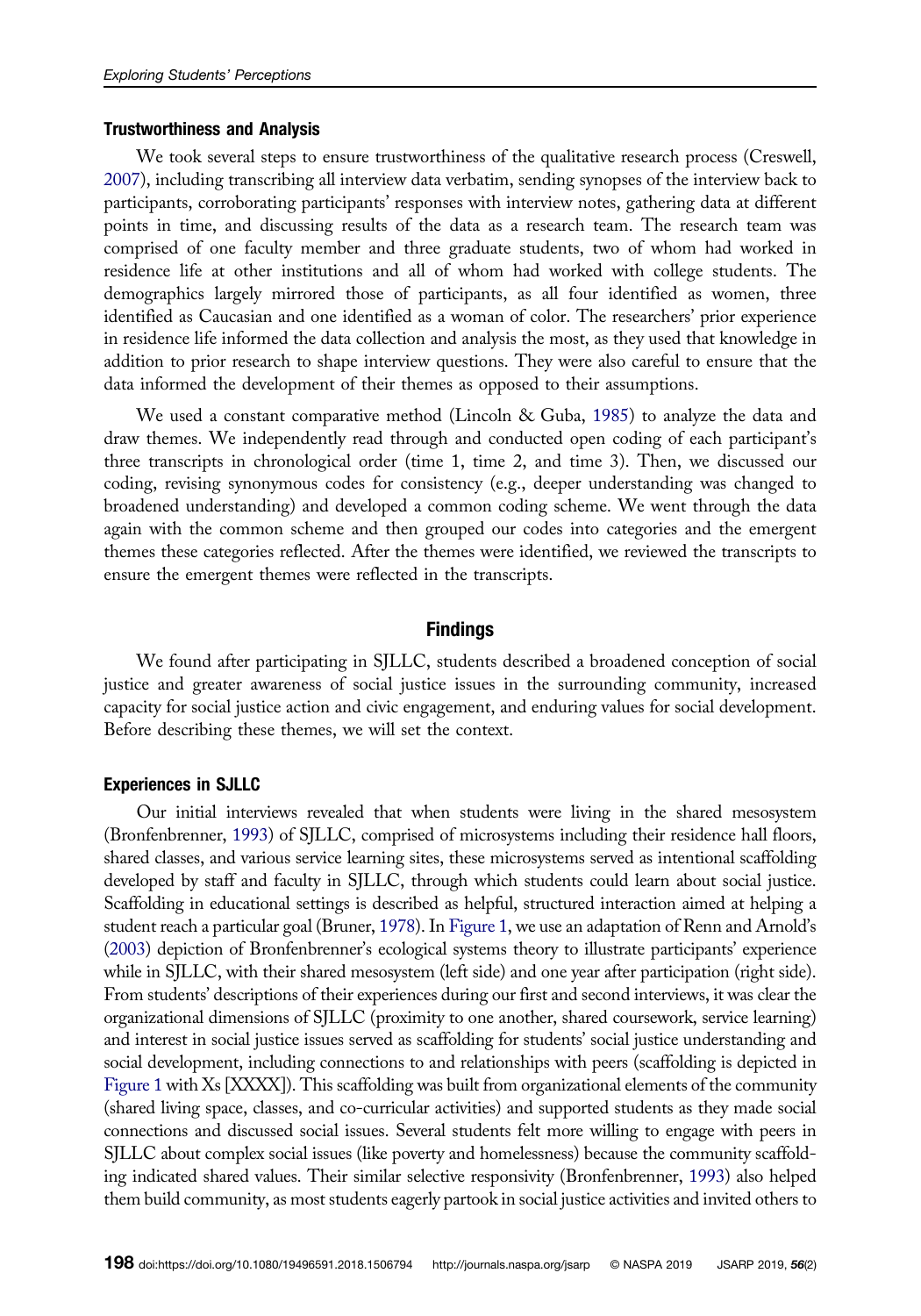

<span id="page-6-0"></span>Figure 1. Students' ecosystems during and one year after participation in a social justice living-learning community. (Adapted from Renn & Arnold [2003].)

join their causes. They also discussed sharing meals, studying together for their philosophy tests, and having discussions with peers about their shared academic experiences. With one exception (Sandra, whom we will discuss in more detail), students enjoyed living with peers with similar interests and most described SJLLC as respectful, open, and tolerant.

In exploring students' perceptions one year after their participation in SJLLC, it was evident their mesosystems had shifted, and thus, their LLC scaffolding and day-to-day interactions with peers fell away (see Figure 1, right side). Students were in contact with only a few others from SJLLC, yet when they saw peers on campus, connected immediately and deeply. Enduring outcomes of SJLLC recounted by students included (1) a broadened conception of social justice and greater awareness of social justice issues in the surrounding community, (2) increased capacity for social justice action and civic engagement, and (3) social development. Figure 1, right side illustrates the themes we describe below, namely after leaving SJLLC, students applied what they had gained from the organizational scaffolding provided by SJLLC into their post-SJLLC lives. They brought enduring values from the LLC, which included appreciation for community and increased capacity for social connection to enhance their lives.

### Broadened Definition of Social Justice

In their first interviews, students explained they developed a common definition of social justice at their fall retreat. In their second (one semester later) and final (one year later) interviews, we asked students to define social justice again. We found over time students demonstrated growth in their understanding of the concept—their identification of social justice issues broadened, as did their ability to observe social justice issues in the surrounding community.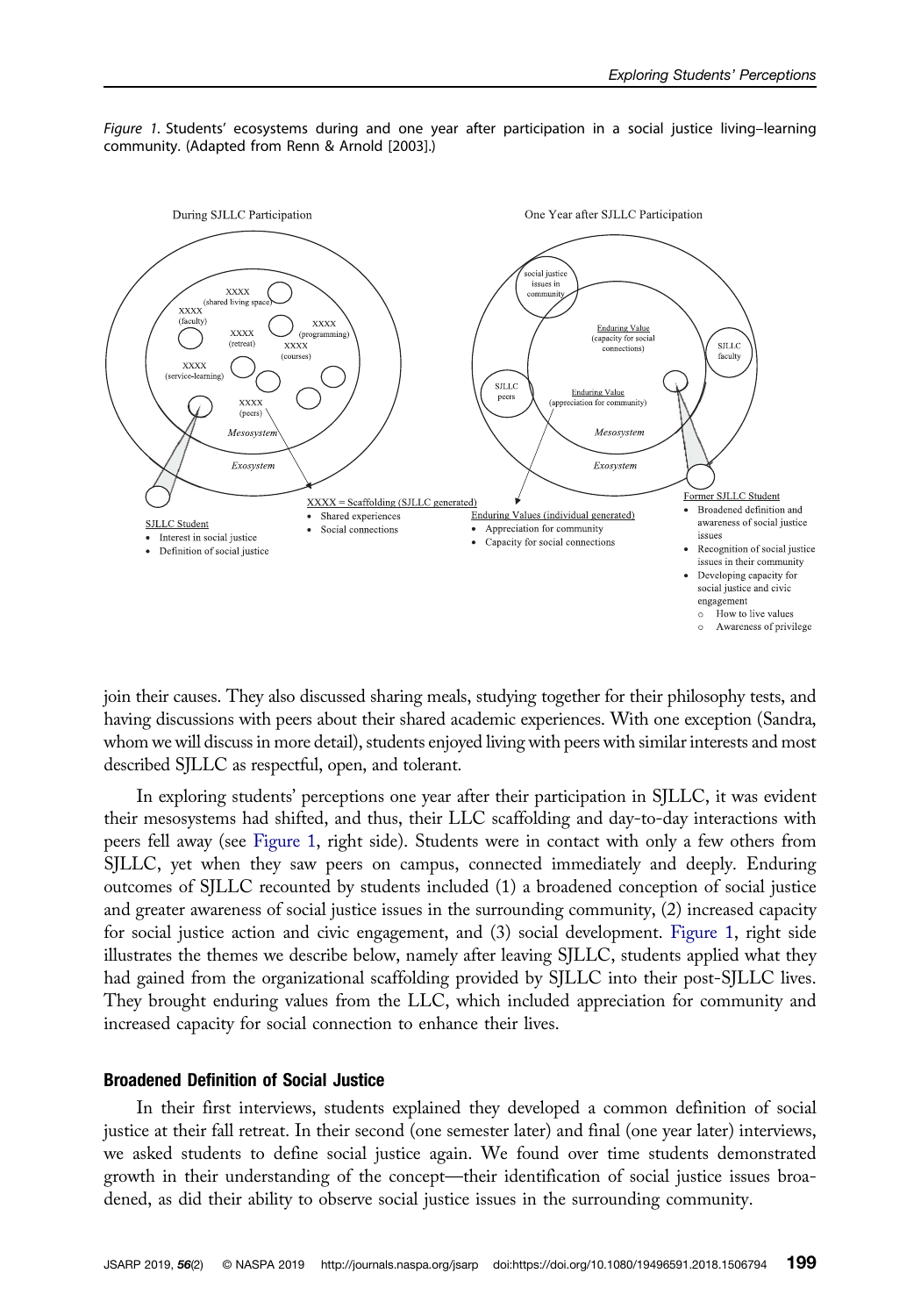Broadened Understanding of Social Justice Issues. Students discussed broadening their understanding of social justice issues through the interests of their peers. Among the topics about which they mentioned learning more were fair trade and vegetarianism (mentioned by Robert), environmentalism (mentioned by Andrea), feminism (mentioned by John), and fair-trade Cocoa production (mentioned by Sue). Students appreciated the broadened perspectives, which, as Robert stated, "[they] wouldn't otherwise have thought about." Robert reflected on his peers' influence on his understanding of social justice.

So many of [my SJLLC peers] had so much more experience than I had with [homelessness, segregation, violence] and in fact dealing with situations that I didn't even encounter, really some difficult situations working with the homeless in one aspect or another, or underserved people. I think that made me more aware too.

Andrea echoed Robert's comments, explaining that, because of SJLLC, she applied the term 'social justice' to issues she would not have initially. She connected issues she once thought of as disparate (climate change and vegetarianism for example) using a social justice lens. It is clear from these interactions their understanding of the issues social justice encompasses expanded as part of their experience in SJLLC.

Although most students credited peers from SJLLC for broadening their understanding of social justice, the experience was not universal. Sandra discussed how being in SJLLC turned her off to social justice because exposure to others' perspectives did not resonate with her. She explained,

I would say that I'm a little bit more [politically] conservative than my peers. . .. Everyone has "their" issues. . .. I'm really interested in women's issues in relation to abortion and am prolife. . . .I feel like [SJLLC] has been a deterrent—like I am less concerned about issues of social justice now.

Sandra articulated that her feelings of exclusion likely stemmed from her dismissal of peers' social justice issues. She explained, "some people are really into—they care about AIDS as an issue. I could care less about AIDS as an issue."

Interviews with other students confirmed Sandra's suspicion. John explained how being intolerant about others' social justice issues was an unacceptable behavior in the community.

If anyone were to be derogatory toward the demographic of anyone's service-learning site, I wouldn't like that. I wouldn't like it if someone started talking stuff about people at the AIDS Center. I am pretty sure a lot of the people working with the homeless wouldn't be too happy [if someone said something negative about the homeless].

While most students welcomed the broadened perspective of social justice, for Sandra, the wider conceptualization of social justice was off-putting, and served as a deterrent to developing engagement in social justice work.

**Social Justice in their Backyard.** In addition to most students broadening their perspectives of social justice, they described being more aware of the social justice issues in the area surrounding the university. In [Figure 1](#page-6-0) (right side), we depict students' greater awareness of social justice issues in the exosystem, which Bronfenbrenner ([1993](#page-12-0)) contends affects the student but does not contain the student. Students became better informed about issues such as poverty, homelessness, and AIDS through their service-learning sites and discussions with peers while in SJLLC, but most concluded their work with the site at the end of the year, opting not to continue after they left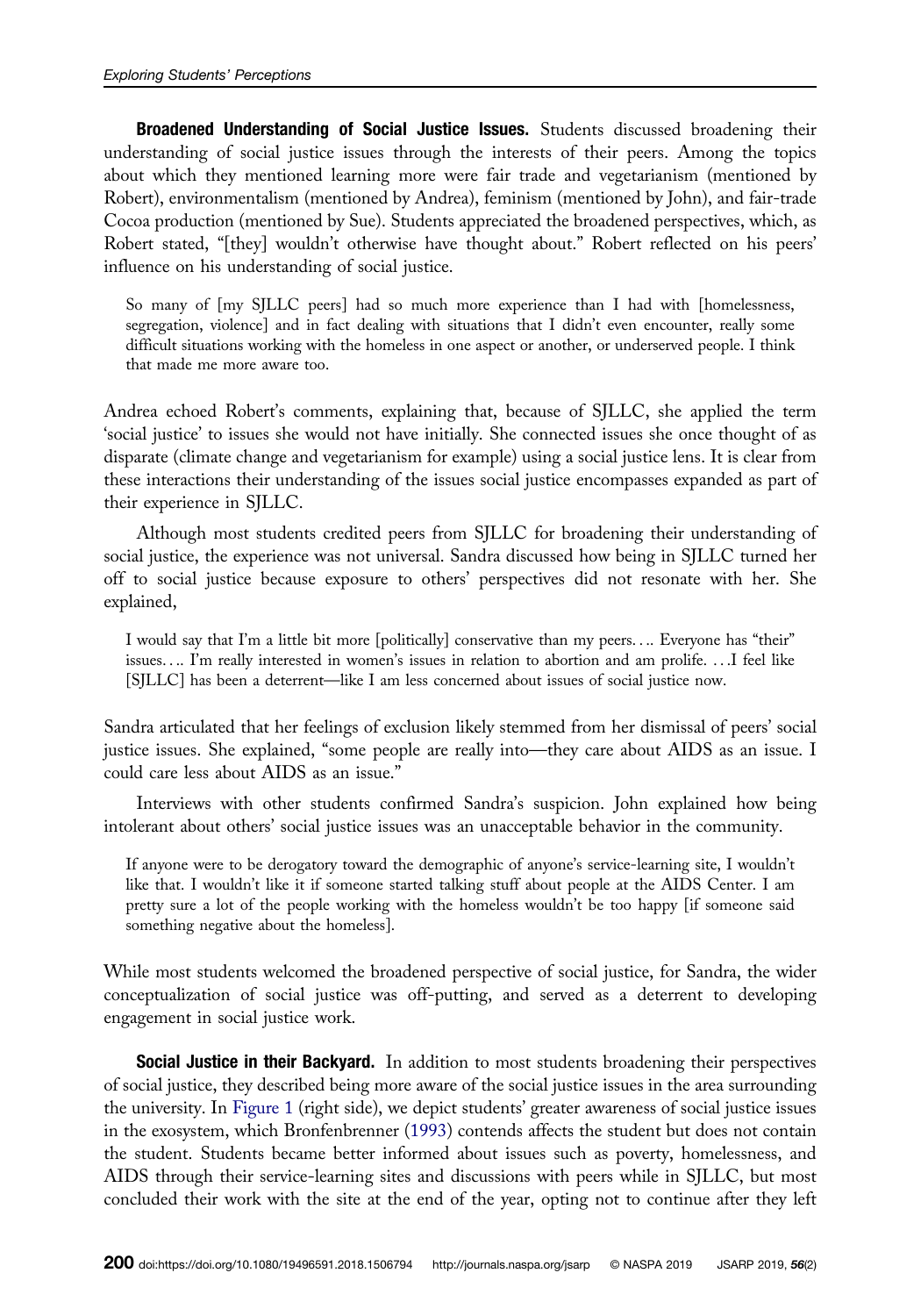SJLLC. In our final interview, Zoey reflected on how her experience with her service-learning site made her more aware of the issues facing the city. She explained,

I think about before I went [to my service site], how little I knew about that area. . . and the struggles that those people were having. If I hadn't had that service side of it, it would not have been a place I would have gone at all in my four years in college, or probably afterwards. What stands out is that when I went to this site and spent a year there, I became part of their community.

Zoey explained by being part of SJLLC, she was more inclined to work for justice.

Last year, our city was named one of the most segregated in America. When you're confronted with these conversations, you can't just wipe it off your shoulder. You have to talk about it and you have to do something about it. When living in a really active community that is going out every day and doing something, and being part of the community, you're more inclined to act and you're more aware.

Robert also discussed the experience in SJLLC as changing his awareness of "all of the social justice issues in [the city], America, and the world." In his earlier interviews he talked about how being a part of SJLLC helped him learn how to be responsive to issues such as homelessness. In his first interview, he explained, "When I got to [CMU], I was like, "oh wow. There are homeless people around. They are asking for money. What do I do? This didn't happen in my town." His exposure to social justice issues through SJLLC helped him to unpack his assumptions about homelessness. He shared one meaningful exchange.

When I was at the [Service-Learning site], there was a '84 engineering grad from [CMU], who I had a feeling probably had some underlying mental illness, but still, he could be me. He had a good job. That can happen. It humanizes it a lot.

By Robert's third interview, he found he was integrating what he had learned about social justice into his day-to-day interactions and was able to reflect on his response to homelessness in contrast to the responses of his family. He shared,

I was in a coffee shop in New York yesterday and a man came up to us and was clearly homeless and had some mental illness. He said, "Can I use your phone." My parents were very worried about me... It was interesting to see the difference between my mom's [response] and mine. [My mom] is a wonderful, caring and loving person, but you know what she said afterwards, "What's wrong with that guy? Why's he doing that? Go somewhere else." And I thought, "you know, maybe he doesn't have anywhere else to go." It wasn't that she was trying to be spiteful or anything, but I think most people just really don't understand [homelessness].

Despite having not lived in SJLLC or participated in service-learning for a year, Robert's compassion for homeless people remained salient as evidenced by his discussion of his reaction to interacting with a homeless person and contrasting his response to his mom's. His story is indicative of others' experiences in the community as well; one year after participation, most students who lived in SJLLC demonstrated a broadened awareness of social justice issues and an increased ability to identify these issues in their communities.

#### Developing Capacity for Social Justice and Civic Engagement

Students' description of their emergent capacity for social justice and civic engagement was the second theme emerging from our initial, second, and final interviews with students. They described SJLLC as helping them clarify how to live their values and become more aware of privileges they had been afforded, which increased their capacity for social justice and civic engagement.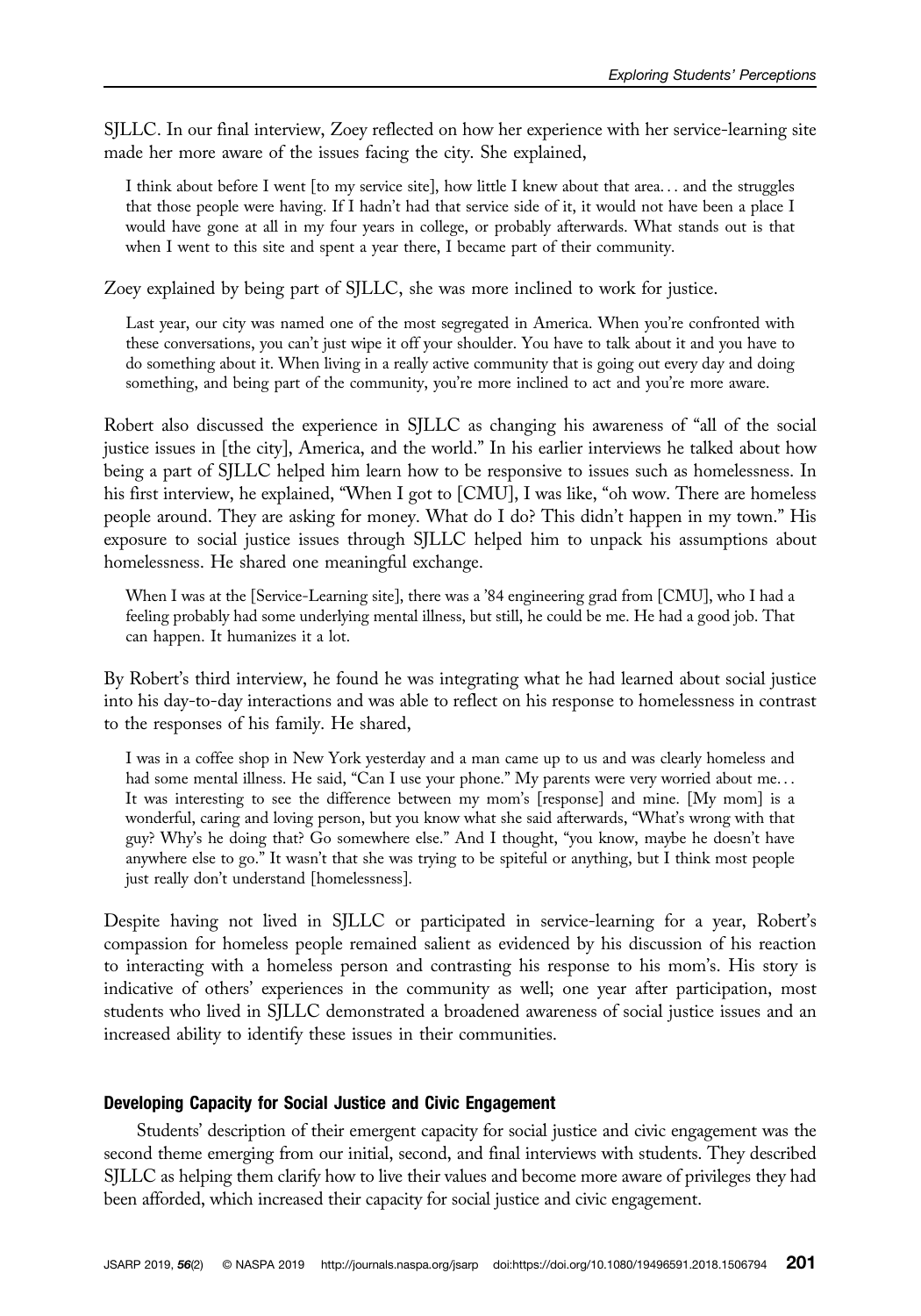**How to Live Values.** Our interviews illustrated students' orientation toward social justice action became more practical over time. Except for Sandra and Zoey, students identified classes as being a catalyst for thinking more deeply about social justice in relation to their lives. In his final interview, Robert reflected on his experience, stating,

I learned quite a bit [in the classes]. The theology class . . .really helped me in terms of understanding a practical application to religion. Myself as a Catholic, I think you learn a lot of the things you're supposed to learn as a Catholic, I think sometimes you don't really understand. One of the things I learned [in the class] is [how to make the theology] more relatable [to life].

Students credited SJLLC with helping them learn the difference between charity and justice (Andrea, John, Preston, Robert, Zoey), the importance of solidarity in struggle (John, Sue), and how to apply social justice theories to their lived experiences (Andrea, Sue). Andrea shared her growing awareness of the structural inequality as impeding justice.

[In SJLLC] I have been put into more hands-on situations where I am working for social justice. Whereas before, it was a lot more theoretical. But, [now] I've spent significant time in various nonprofits throughout the city trying to do work. And, maybe before, I would do [a meal program for homeless people] on Saturday morning. My original reason for signing up was like, "well, big picture, homelessness is bad, we need to combat homelessness." And I am realizing what I do for a couple hours on Saturday mornings isn't going to end homelessness. . . but what it is going to do, is help individuals for those couple hours, help them get their week started off better, from the bottom up.

In her final interview, Sue discussed how the material from the courses developed her understanding of social justice. She credited Paulo Freire's *Pedagogy of the Oppressed* with encouraging her to think more deeply about vocation, solidarity, and her contribution to society. Preston echoed Sue's experience, except he credited his SJLLC experience with challenging him "to figure out what I want to be when I am an adult, how to change the system, not, you know, just die and give a bunch of money."

**Awareness of their Privilege.** Ultimately, students attributed to SILLC a new understanding of privileges they were afforded. During their first two interviews, seven of the students referred to greater awareness of resources they grew up with (computers, books), access to education, and health care. These discussions also carried over into students' final interview, especially for John and Robert.

Initially, John spent substantial time wrestling with class material, trying to reconcile his views on philosophy, religion, and social justice with those of his peers. From our first to second interview, John's view of the connection between service and social justice shifted markedly. Whereas in his first interview, John expressed an interest in taking time off school to participate in service, during his second interview, he expressed more skepticism, recounting his doubts about the transformative experiences reported by peers after spring break community service trips. He acknowledged the privilege he and others possessed made it difficult to truly walk in others' shoes. He critiqued some of his SJLLC peers, explaining "they are middle-class White kids or middleclass minorities. . .and you can say being homeless must be awful all you want, but I don't really think they can imagine it on a level that it requires to truly know what [the homeless] are going through." In John's final interview, he attributed his growing awareness of privilege to the SJLLC philosophy class, explaining it helped him apply a social justice lens to issues and thus, "think [more] about other people's position in the world relative to my own."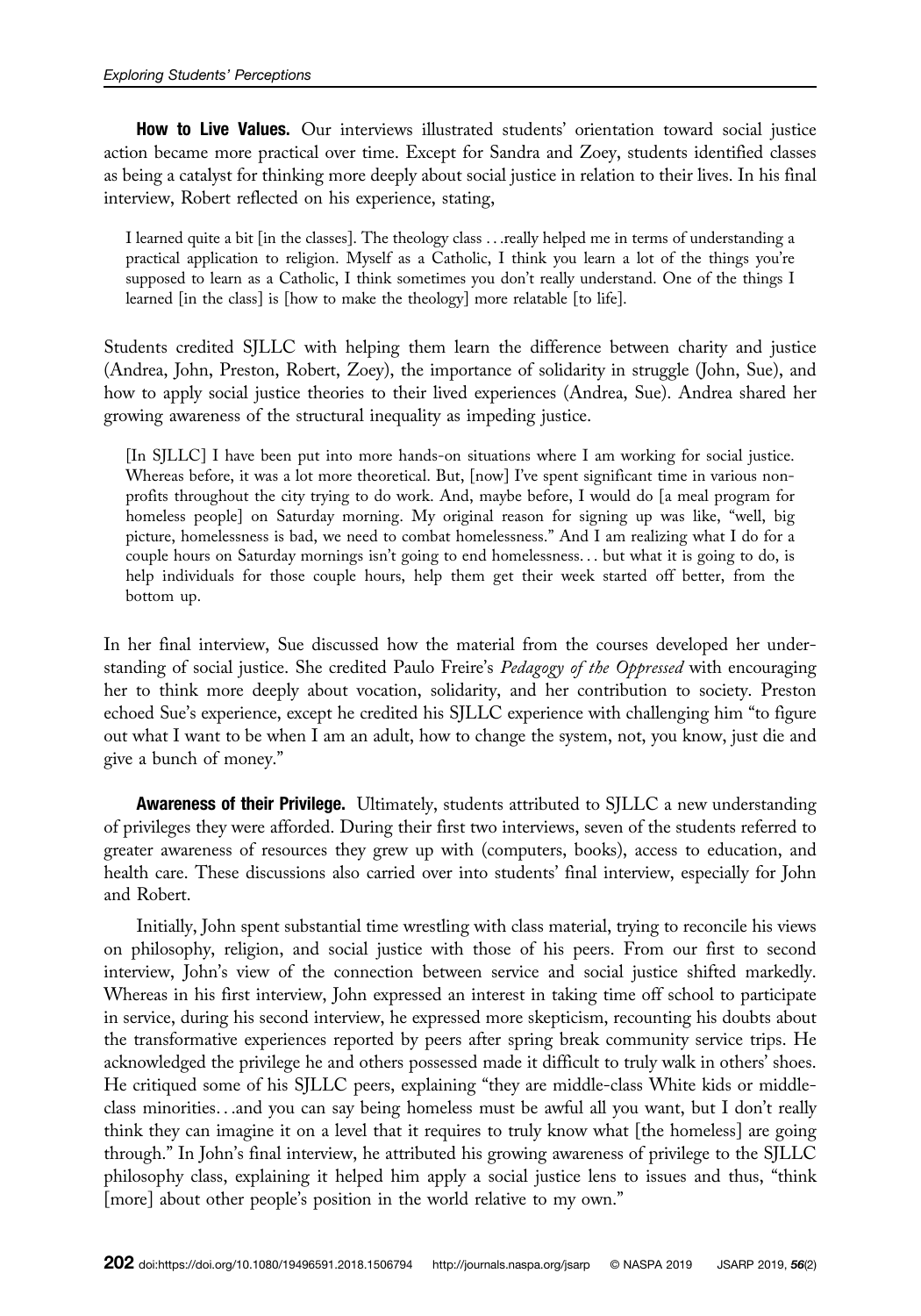Similarly, Robert's three interviews illustrated his growing awareness of his privilege. In his first interview, he shared his thinking about social justice issues (such as homelessness) and was beginning to understand underlying causes. He seemed overwhelmed by the issues, explaining, "I'd like to work towards making some changes [in society], but some of the issues are beyond what I can just do myself, you know?"

In his second interview, Robert articulated an understanding of his privilege relative to others and how it might limit his understanding of social justice. He explained,

I am a little embarrassed to admit this because of the way it may make me come off. I grew up in the sixth wealthiest town in the United States. I wasn't really that exposed. I didn't really know anybody who lived in poverty. . .. It's hard to say you understand social justice when you—I have this friend who grew up [in an impoverished section of the city] and has lived with tremendous crime her whole life it's kind of hard for me to come in and say, "I understand, I understand social justice."

In Robert's final interview, he again acknowledged his privilege and articulated his responsibility not to ignore the plight of others. In response to a question about how his experience in SJLLC informed his definition of social justice, he remarked,

I think if it did nothing else, it made it so that [I] couldn't ignore [the social injustice] going on. I think sometimes, when you get whisked away by being a college student at a school like [CMU], you see all these things that are going on, but it's a little too easy to ignore. As a friend of mine said to me—I was complaining about nobody paying attention to any of that stuff—she said, "Well, what did you want, picking a \$40,000 a year school?" That struck a chord with me because I thought, "there's some truth to that."

#### Social Development

In addition to the social justice outcomes students described throughout and after their experiences in SJLLC, students also credited their experience in the LLC with helping them develop value for community and skills to make social connections. During their final interview (one year later), students drew upon community building skills gained in SJLLC to become more integrated into their new communities.

While in SJLLC, students described how they utilized the organizational elements of the community like shared living spaces and classes, connections to faculty, and co-curricular activities as scaffolding to develop value for community and deepen their social connections. One year after participation, several students reported reflecting on their experiences, emulating the shared values they found in SJLLC by seeking out community with others and striving to develop deeper social connections.

At the foundation of students' desire to seek others with shared values and deepen their social connection was their appreciation for the community formed in SJLLC. This community provided a source of friendship and lasting relationships. Andrea stated:

What I learned from [SJLLC] was just how important [meaningful] friendships were to me... I knew I wanted to find like-minded people, but I didn't really know how important that was going to be to my [CMU] experience until I found them.

The notion of students with similar social justice interests appeared throughout essentially all interviews as a common bond between SJLLC members.

Some students also discussed how SJLLC changed their view of community. Zoey explained,

I used to think community was just a bunch of people that lived together, and that has more weight now. All those interactions made our community strong, and having all these experiences together. What I learned from the experience is how to create a strong community and the components of [a community].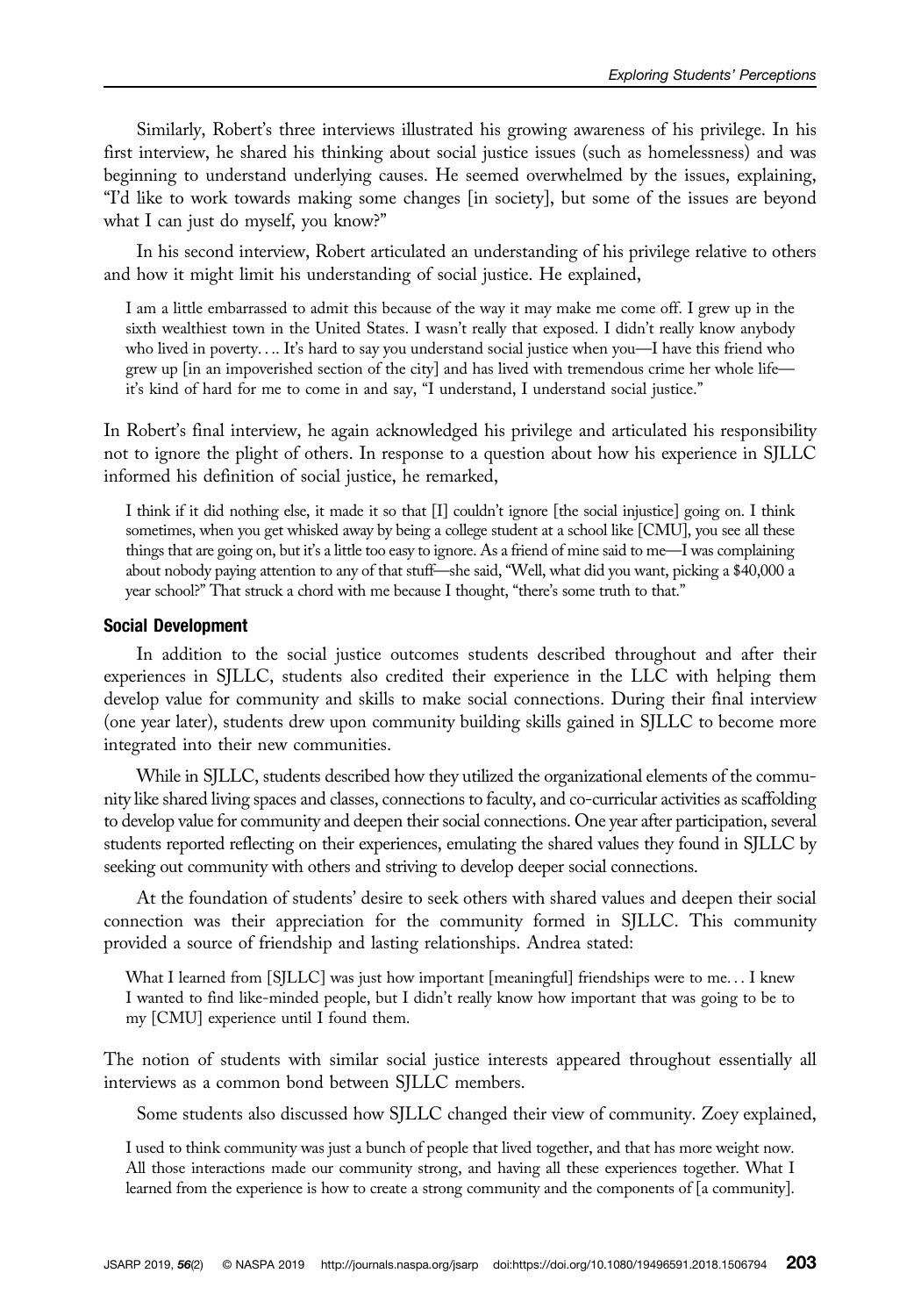Learning, living, and interacting in SJLLC created shared experiences for participants, which allowed them to grow both as individuals and in community, and taught them how to build community.

Beyond the community development, students discussed how SJLLC taught them to make social connections. For over half of the students, understanding came in the form of recognizing their communication styles and pushing their boundaries to form more connections.

Zoey showed growth in developing social connections. In her first interview, she discussed her discovery that she and her roommate had different points of view on some social issues. She found herself exploring why their views were different, and as she did so, became comfortable asking probing questions. Eventually, she explained, she left her "comfort zone and became more outgoing." In her final interview, Zoey discussed how being a member of SJLLC continued to affect her, "I think I seek out and [am] more involved in community. I really enjoyed that experience. That wasn't something that I would normally do when I joined the floor." This transformation from listening to peers to then actively engaging suggests Zoey developed in her ability to form social connections. Most students echoed Zoey's sentiment, reporting being more confident in their social interactions and engagement related to social justice issues.

### Discussion and Implications

When students lived in SJLLC, they experienced many similarities in their mesosystem (Bronfenbrenner, [1993\)](#page-12-0); they lived and took classes together and partook in shared meals, cocurricular activities, and service learning. One year later, their mesosystems were changed. Yet the growth many of them they experienced while participating in SJLLC remained, as did their ability to create their own sense of community. Students possessed broadened awareness of social justice issues and the presence of these issues in the community surrounding CMU and greater capacity for social justice and civic engagement, shown through the ability to live out their values and awareness of privilege. Furthermore, they were able to emulate some of the scaffolding initially provided by the LLC in creating their own communities—seeking others with shared values while deepening friendships. These findings suggest shifts in students' developmentally instigative characteristics (Bronfenbrenner, [1993\)](#page-12-0), and particularly in their *selective responsivity* (how they interacted with their surroundings) and *directive beliefs* (their agency in relation to their environment). Students demonstrated new awareness of and engagement in social justice in the community surrounding CMU (*selective responsivity*) and deeper consideration of how to live their values (directive beliefs). Students' developmentally instigative characteristics may also explain their differing reactions to others' social justice issues (Sandra being resistant to learning about AIDS; Sandra and Zoey not connecting concepts from their coursework to their experiences in the communities).

Regarding implications for research, Broido [\(2000](#page-12-0)) identified information sources and reflection opportunities as necessary for social justice ally development. Our findings support these claims; students discussed how peers and coursework served as information sources and conversations with peers helped them to reflect on their experiences. Our findings revealed another important aspect of social justice ally development— capacity building. Our participants discussed how their experience in SJLLC helped them become more aware of their privilege relative to others and provided them with guidance in how to live their values. Furthermore, after SJLLC they demonstrated greater appreciation for community and capacity for social connections. Students drew on these enhanced capacities after they left SJLLC to continue in their social justice development. Based on these findings, we recommend that social justice understanding and ally development include mechanisms for capacity building and avenues for practice—curricular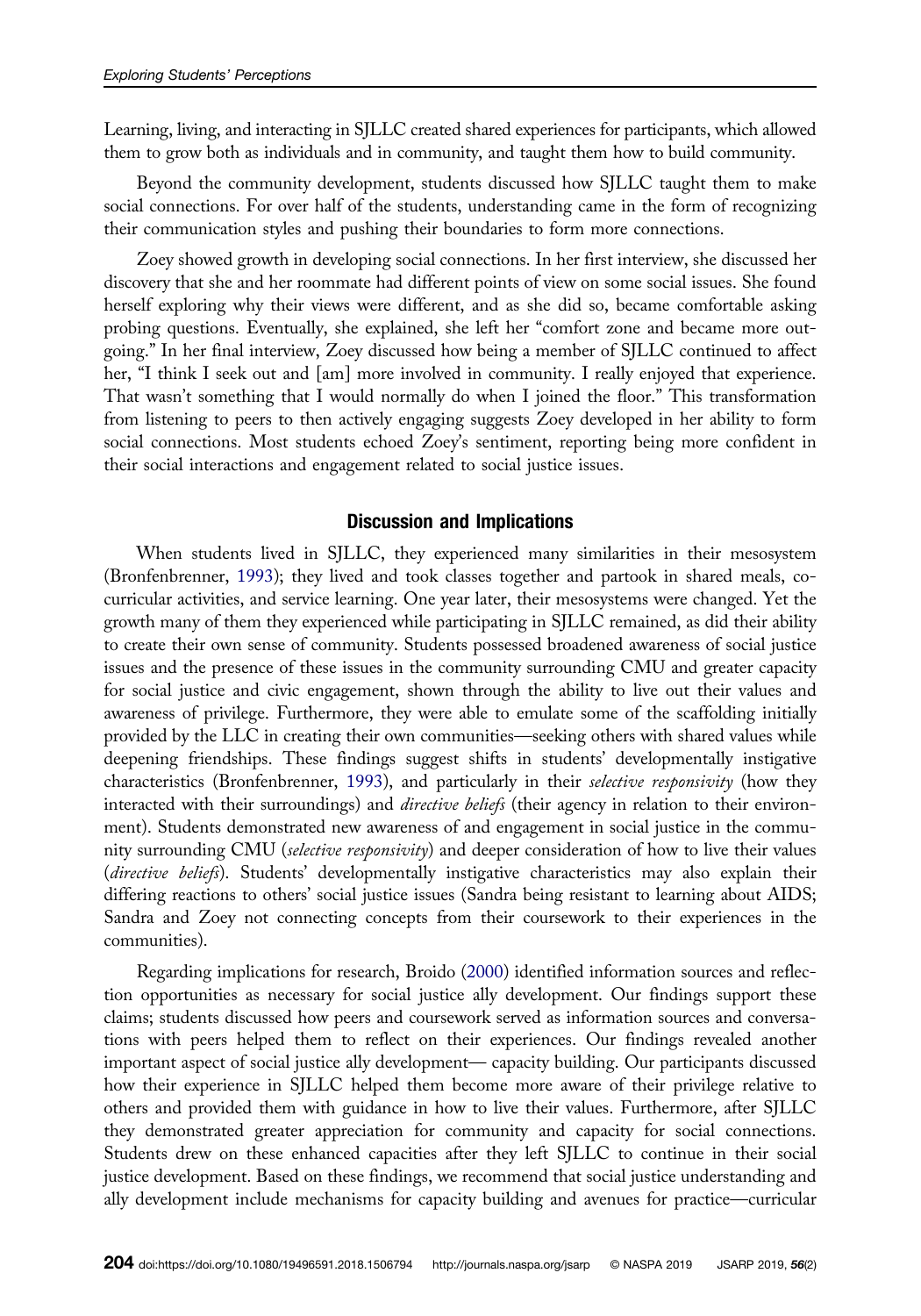<span id="page-12-0"></span>and cocurricular elements that advance self-awareness of privilege and illustrate how to live one's values.

Consistent with service-learning literature (Boyle-Baise & Langford, 2004; Kendall, [1990](#page-13-0); Morton, [1995](#page-13-0)), students' experiences in SJLLC helped them move from a charity to social justice mindset. The LLC classes and activities provided the requisite curricular and cocurricular connections and opportunities for reflection that Dooley and Burant ([2015\)](#page-13-0) deemed necessary for students to draw meaning from their experiences. Like Watterson et al. [\(2012](#page-13-0)) surmised, students credited their classes with helping them to grow in their complexity of understanding social justice issues and ability to reflect on them. Thus, practitioners seeking to emulate SJLLC should include the following in the design: avenues for integration of curricular and cocurricular material, time for reflection, and assessment mechanisms to ensure effectiveness of outcomes.

It is worth highlighting the constant peer interactions (both social and academic) prevalent in our first two interviews with students had almost completely fallen away by their third interview. On the surface, our finding might call into question the value of peer interactions touted in the living–learning community research (Pike, [1999\)](#page-13-0). However, it is important to note even though their relationships with peers had changed, several students continued applying the relational skills they learned in SJLLC to new contexts, as evidenced by Zoey's and Sue's willingness to initiate and engage in deeper discussions with peers about justice issues and Andrea's realization she needed deeper friendships to be happy.

Sandra's experience in SJLLC is also important to consider, as she sat on the margins of the community, both philosophically and relationally. Her story provides an important counternarrative of LLCs as a panacea for all students, illustrating the necessity of providing additional support to marginalized students, and avenues for exiting the community should they wish to do so. Sandra's experience also connects to Broido's (2000) findings related to social justice ally development, as one of the precursors to such development in Broido's model is egalitarian viewpoints, which arguably Sandra did not possess when she joined the community. Further research is needed on how to ensure SJLLCs, as self-regulating communities, do not exclude individuals whose ideologies differ from the group.

Our findings reveal social justice themed LLCs promote understanding of social justice issues and support development of capacity for social justice and civic engagement. Virtually all students in our study demonstrated passion for civic engagement and action, illustrating these communities may enliven undergraduate civic engagement. As stated, more research is needed on the students at the margins of these communities, who, like Sandra, came to SJLLC to find like-minded peers, but instead found isolation. Furthermore, additional research is warranted on whether the enduring impact of SJLLC after one year remains salient throughout students' undergraduate career and beyond.

#### References

Astin, H. S. [\(1996\)](#page-1-0). Leadership for social change. About Campus, 1(3), 4–10. doi:[10.1002/abc.v1.3](https://doi.org/10.1002/abc.v1.3)

Boyle-Baise, M., & Langford, J. ([2004](#page-2-0)). There are children here: Service learning for social justice. Equity & Excellence in Education, 37(1), 55–66. doi:[10.1080/10665680490422115](https://doi.org/10.1080/10665680490422115)

Broido, E. M. ([2000](#page-2-0)). The development of social justice allies during college: A phenomenological investigation. Journal of College Student Development, 41(1), 3–18.

Bronfenbrenner, U. [\(1993](#page-3-0)). The ecology of cognitive development: Research models and fugitive findings. In R. H. Wozniak & K. W. Fischer (Eds.), Development in context: Acting and thinking in specific environments (pp. 3–44). Hillsdale, NJ: Erlbaum.

Bruner, J. S. ([1978](#page-5-0)). The role of dialogue in language acquisition. In A. Sinclair, R. J. Jarvelle, & W. J. M. Levelt (Eds.), The child's conception of language (pp. 241–255). New York, NY: Springer-Verlag.

Cox, B. E., & Orehovec, E. ([2007](#page-2-0)). Faculty-student interaction outside the classroom: A typology from a residential college. Review of Higher Education, 30(4), 343–362. doi:[10.1353/rhe.2007.0033](https://doi.org/10.1353/rhe.2007.0033)